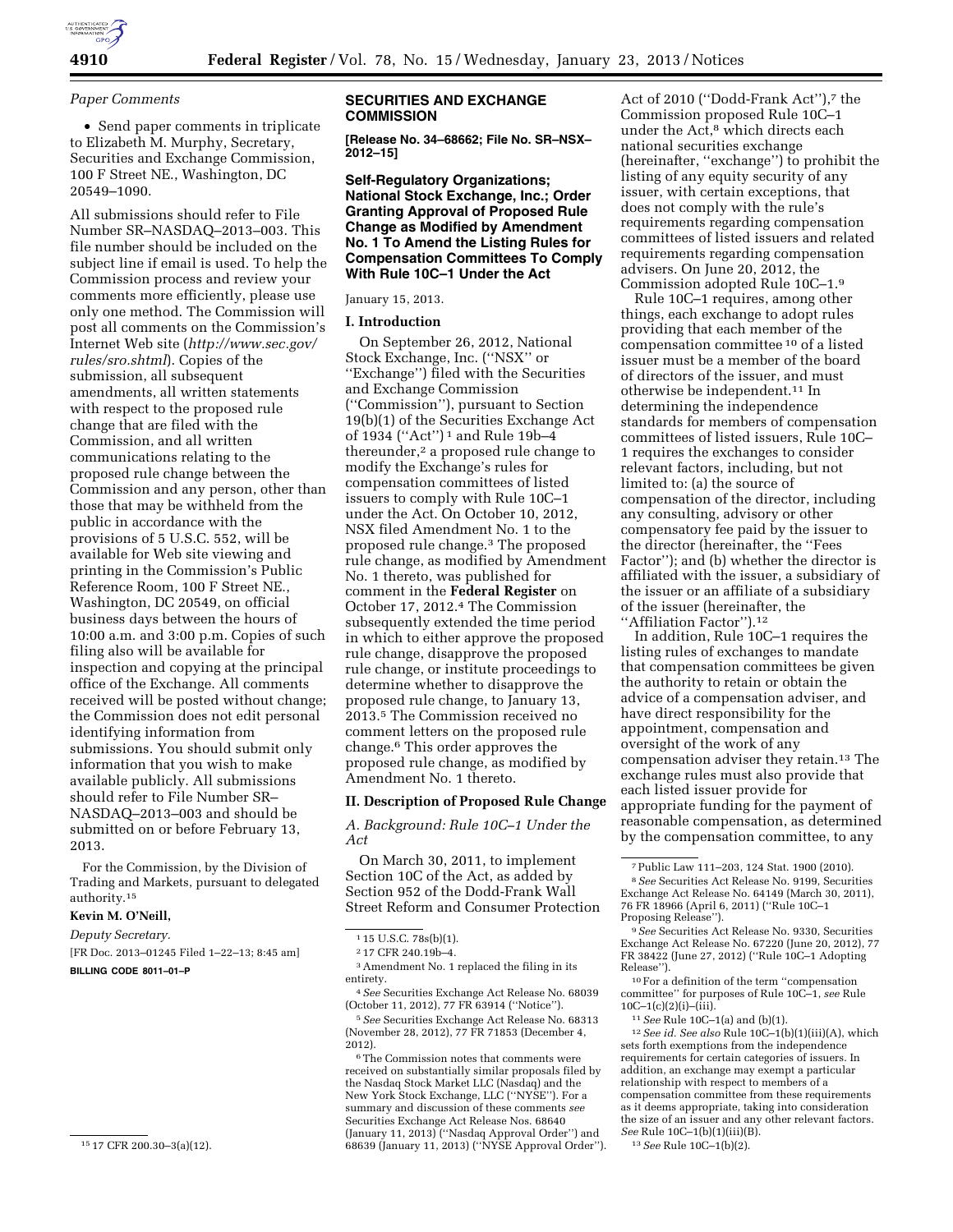compensation adviser retained by the compensation committee.14 Finally, among other things, Rule 10C–1 requires each exchange to provide in its rules that the compensation committee of each listed issuer may select a compensation consultant, legal counsel or other adviser to the compensation committee only after taking into consideration six factors specified in Rule 10C–1,15 as well as any other factors identified by the relevant exchange in its listing standards.<sup>16</sup>

# *B. NSX's Proposed Rule Change, as Amended*

To comply with Rule 10C–1, NSX proposes to amend several provisions of NSX Rule 15.5(d), ''Listed Company Corporate Governance Requirements.'' 17 Specifically, the Exchange proposes to amend NSX Rule 15.5(d)(5), relating to compensation committees.

### 1. Independence of Compensation Committee Members

NSX's rules currently require each issuer listed on the Exchange to have a compensation committee 18 composed entirely of ''independent directors'' as defined in NSX's Rules.19 Rule 10C–1, as discussed above, provides that exchange standards must require compensation committee members to be independent, and further provides that each exchange, in determining independence for this purpose, must

15*See* Rule 10C–1(b)(4). The six factors, which NSX proposes to set forth explicitly in its rules, are specified in the text accompanying note 29, *infra.* 

16Other provisions in Rule 10C–1 relate to exemptions from the rule and a requirement that each exchange provide for appropriate procedures for a listed issuer to have a reasonable opportunity to cure any defects that would be the basis for the exchange, under Rule 10C–1, to prohibit the issuer's listing. *See also infra* note 34 and accompanying text.

17The proposal also amends NSX Rule 15.5(b), to set forth a transition period for companies to comply with the new requirements. *See infra* note 22 and accompanying text.

18The proposed NSX Rule change sets forth the following definition of ''compensation committee'' for purposes of its compensation-related rules: ''A committee that oversees executive compensation, whether or not such committee also performs other functions or is formally designated as a compensation committee.'' *See* proposed NSX Rule 15.5(f).

19 ''Independent directors,'' as defined in NSX Rule 15.5(d)(2) and used herein, includes a two-part test for independence. The definition sets forth five specific categories of directors who cannot be considered independent because of certain discrete relationships (''the bright-line tests''). In addition, no director qualifies as ''independent'' unless the board of directors affirmatively determines that the director has no material relationship with the listed company (either directly or as a partner, shareholder or officer of an organization that has a relationship with the company).

consider relevant factors, including the Fees Factor and Affiliation Factor described above.

To comply with this requirement, NSX proposes to amend its rules to provide that, for purposes of determining the independence of a member of its compensation committee, a listed company must consider the following factors: (i) The source of compensation of a member of the committee, including any consulting, advisory or other compensatory fee paid by the listed company to such member; and (ii) whether the member of the committee is affiliated with the listed company, a subsidiary of the listed company or an affiliate of a subsidiary of the listed company.20 The Exchange believes this requirement will benefit investors by ensuring that the members of committees that oversee executive compensation are not subject to conflicts of interest.21

The proposed rules provide a transition period for companies to comply with these independence standards. Listed companies will have until the earlier of their first annual meeting after January 15, 2014, or October 31, 2014, to comply with these requirements.22

2. Authority of Committees To Retain Compensation Advisers; Independence of Compensation Advisers; and Funding

NSX's rules currently provide that the compensation committee of a listed company must have a written charter that addresses the committee's purpose and responsibilities, and sets forth the direct responsibilities that the committee must have as a minimum.23 To comply with the requirements of Rule 10C–1 regarding the authority to retain compensation advisers 24 and the independence of such advisers,25 NSX proposes that the compensation committee's charter must also include the responsibilities to: retain or obtain the advice of compensation consultants, independent legal counsel and other compensation advisers as determined in its sole discretion; 26 to appoint, compensate and oversee the work of any compensation consultant, independent legal counsel and other adviser that the

committee retains; 27 and to select a compensation consultant, independent legal counsel or other adviser to the committee only after considering six enumerated factors that may affect the independence of the compensation adviser.28

The factors are: (i) The provision of other services to the issuer by the person that employs the compensation consultant, independent legal counsel or adviser; (ii) the amount of fees received from the issuer by the person that employs the compensation consultant, independent legal counsel or other adviser, as a percentage of the employer's total revenue; (iii) the policies and procedures of the person that employs the compensation consultant, independent legal counsel or other adviser that are designed to prevent conflicts of interest; (iv) any business or personal relationship of the compensation consultant, independent legal counsel or other adviser with a member of the compensation committee; (v) any stock of the issuer owned by the compensation consultant, independent legal counsel or other adviser; and (vi) any business or personal relationship of the compensation consultant, independent legal counsel, other adviser or person employing the adviser with an executive officer of the issuer.29

To comply with Rule 10C–1's requirement with respect to funding of compensation advisers engaged by compensation committees,30 NSX proposes to add a provision to its rules stating that listed companies must provide for appropriate funding, as determined by the compensation committee, for payment of reasonable compensation to a compensation consultant, independent legal counsel or any other adviser.31

3. Application to Smaller Reporting Companies

Rule 10C–1 includes an exemption for smaller reporting companies from all the requirements included within the rule.32 Consistent with this Rule 10C–1 provision, NSX proposes to exempt smaller reporting companies, as defined in Rule 12b–2 under the Act (hereinafter, ''Smaller Reporting Companies'') from compliance with the proposed new independence standards

<sup>14</sup>*See* Rule 10C–1(b)(3).

<sup>20</sup>*See infra* note 34 and accompanying text describing a cure period proposed by NSX, under certain conditions, for a situation in which a member of the committee ceases to be independent.

<sup>21</sup>*See* Notice, *supra* note 4.

<sup>22</sup>*See* proposed amendment to NSX Rule 15.5(b). 23*See* NSX Rule 15.5(d)(5)(b).

<sup>24</sup>*See supra* text accompanying note 13, relating to Rule  $10C-1(b)(2)$ .

<sup>25</sup>*See supra* text accompanying note 15, relating to Rule 10C–1(b)(4).

<sup>26</sup>*See* proposed NSX Rule 15.5(d)(5)(b)(i)(D).

<sup>27</sup>*See* proposed NSX Rule 15.5(d)(5)(b)(i)(E).

<sup>28</sup>*See* proposed NSX Rule 15.5(d)(5)(b)(i)(F).

<sup>29</sup>*See* proposed NSX Rule 15.5(d)(5)(b)(i)(F)(1)– (6).

<sup>30</sup>*See supra* note 14 and accompanying text. 31*See* proposed NSX Rule 15.5(d)(5)(c).

<sup>32</sup>*See* Rule 10C–1(b)(5)(ii).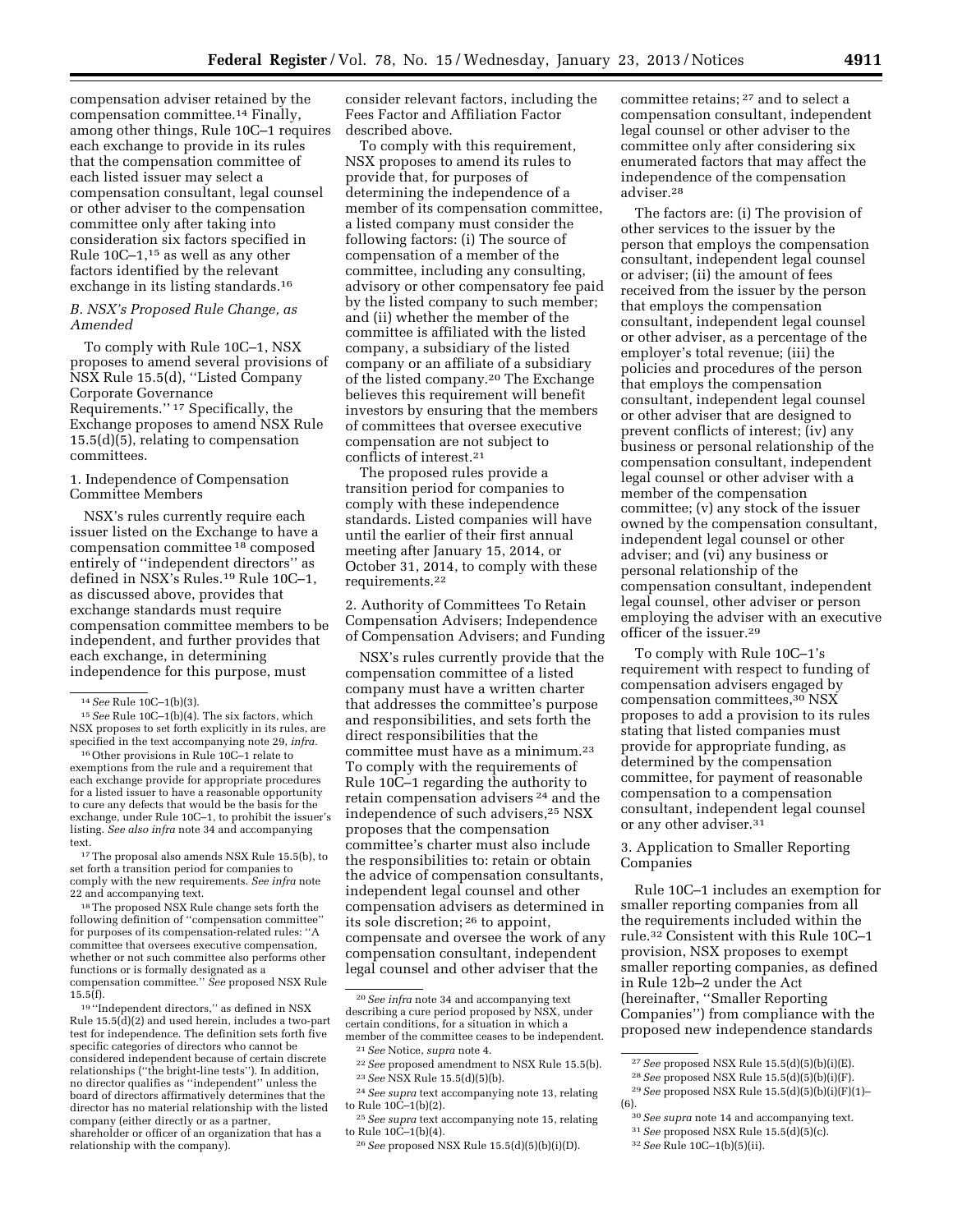with respect to compensation committee service.<sup>33</sup>

Under the proposal, a company that ceases to be a Smaller Reporting Company will be allowed six months from the date that the company tests its status as such a company (''Smaller Reporting Company Determination Date'') to meet the independence standards applicable to compensation committees. However, the compensation committee will be required to comply with the rule requiring an independence assessment of compensation consultants and other advisers that it retains as of the Smaller Reporting Company Determination Date.

#### 4. Opportunity To Cure Defects

Rule 10C–1 requires that an exchange's rules must provide for appropriate procedures for a listed issuer to have a reasonable opportunity to cure any defects in the issuer's compliance with the Rule, and provides a specific cure period that may be used by an exchange, under certain conditions, when a member of a compensation committee ceases to be independent.34 NSX's proposal states that listed companies that fail to comply with the requirements of the Exchange's compensation-related rules will be subject to the delisting procedures set forth in Rule 15.7 of the Exchange's rules, ''Suspension and/or Delisting by Exchange,'' unless the deficiencies are cured within 45 days from the date of notification by the Exchange. With respect to the rules specifically regarding the independence of compensation committee members, however, NSX proposes to allow the cure period permitted by Rule 10C–1: If a member of the compensation committee ceases to be independent for reasons outside of the member's control, that person, with notice by the listed company to the Exchange, may remain a member of the committee until the earlier of the next annual shareholders' meeting of the listed company or one year from the occurrence of the event that caused the member to be no longer independent.

# 5. Exemptions

The Exchange proposes that its existing exemptions from its compensation-related listing rules remain unchanged. The Exchange's current listing rules provide exemptions for: controlled companies; limited partnerships and companies in bankruptcy; closed-end and open-end funds registered under the Investment

Company Act of 1940 Act (''the 1940 Act''); passive business organizations in the form of trusts (such as royalty trusts); derivatives and special purpose securities; and issuers whose only listed equity security is a preferred stock.35

The Exchange states that these categories of issuers typically: (i) Are externally managed and do not directly employ executives (*e.g.,* limited partnerships that are managed by their general partner or closed-end funds managed by an external investment adviser); (ii) do not by their nature have employees (*e.g.,* passive business organizations in the form of trusts or issuers of derivative or special purpose securities); or (iii) have executive compensation policy set by a body other than the board (*e.g.,* bankrupt companies have their executive compensation determined by the bankruptcy court). The Exchange states that, in light of these structural differences, which, it states, are the reasons why these categories of issuers generally do not have compensation committees, it believes that it would be a significant and unnecessarily burdensome alteration in their governance structures to require them to comply with the proposed new requirements.

The Exchange currently does not require issuers whose only listed security is a preferred stock to comply with NSX Rule 15.5. The Exchange proposes to continue to exempt these issuers from compliance with the proposed amended rule. The Exchange believes this approach is appropriate because holders of listed preferred stock have significantly greater protections with respect to their rights to receive dividends and a liquidation preference upon dissolution of the issuer, and preferred stocks are typically regarded by investors as a fixed income investment comparable to debt securities, the issuers of which are exempt from compliance with Exchange Act Rule 10C–1.

#### **III. Discussion**

After careful review, the Commission finds that the NSX proposal, as amended, is consistent with the Act and the rules and regulations thereunder applicable to a national securities exchange.36 In particular, the Commission finds that the amended proposed rule change is consistent with the requirements of Section 6(b) of the

Act,37 as well as with Section 10C of the Act 38 and Rule 10C–1 thereunder.39 Specifically, the Commission finds that the proposed rule change, as amended, is consistent with Section 6(b)(5) of the Act,40 which requires that the rules of a national securities exchange be designed, among other things, to prevent fraudulent and manipulative acts and practices; to promote just and equitable principles of trade; to remove impediments to and perfect the mechanism of a free and open market and a national market system, and, in general, to protect investors and the public interest; and not be designed to permit, among other things, unfair discrimination between issuers.

The development and enforcement of meaningful listing standards for a national securities exchange is of substantial importance to financial markets and the investing public. Meaningful listing standards are especially important given investor expectations regarding the nature of companies that have achieved an exchange listing for their securities. The corporate governance standards embodied in the listing rules of national securities exchanges, in particular, play an important role in assuring that companies listed for trading on the exchanges' markets observe good governance practices, including a reasoned, fair, and impartial approach for determining the compensation of corporate executives. The Commission believes that the NSX proposal will foster greater transparency, accountability, and objectivity in the oversight of compensation practices of listed issuers and in the decisionmaking processes of their compensation committees.

In enacting Section 10C of the Act as one of the reforms of the Dodd-Frank Act,41 Congress resolved to require that ''board committees that set compensation policy will consist only of directors who are independent.'' 42 In June 2012, as required by this legislation, the Commission adopted Rule 10C–1 under the Act, which directs the national securities exchanges to prohibit, by rule, the initial or continued listing of any equity security of an issuer (with certain exceptions) that is not in compliance with the rule's

41*See supra* note 7.

42*See* H.R. Rep. No. 111–517, Joint Explanatory Statement of the Committee of Conference, Title IX, Subtitle E ''Accountability and Executive Compensation,'' at 872–873 (Conf. Rep.) (June 29, 2010).

<sup>33</sup>*See* proposed NSX Rule 15.5(e).

<sup>34</sup>*See* Rule 10C–1(a)(3).

<sup>35</sup>*See* NSX Rule 15.5(a)(1).

<sup>36</sup> In approving the NSX proposed NSX Rule change, as amended, the Commission has considered its impact on efficiency, competition and capital formation. 15 U.S.C. 78c(f).

<sup>37</sup> 15 U.S.C. 78f(b).

<sup>38</sup> 15 U.S.C. 78j–3.

<sup>39</sup> 17 CFR 240.10C–1.

<sup>40</sup> 15 U.S.C. 78f(b)(5).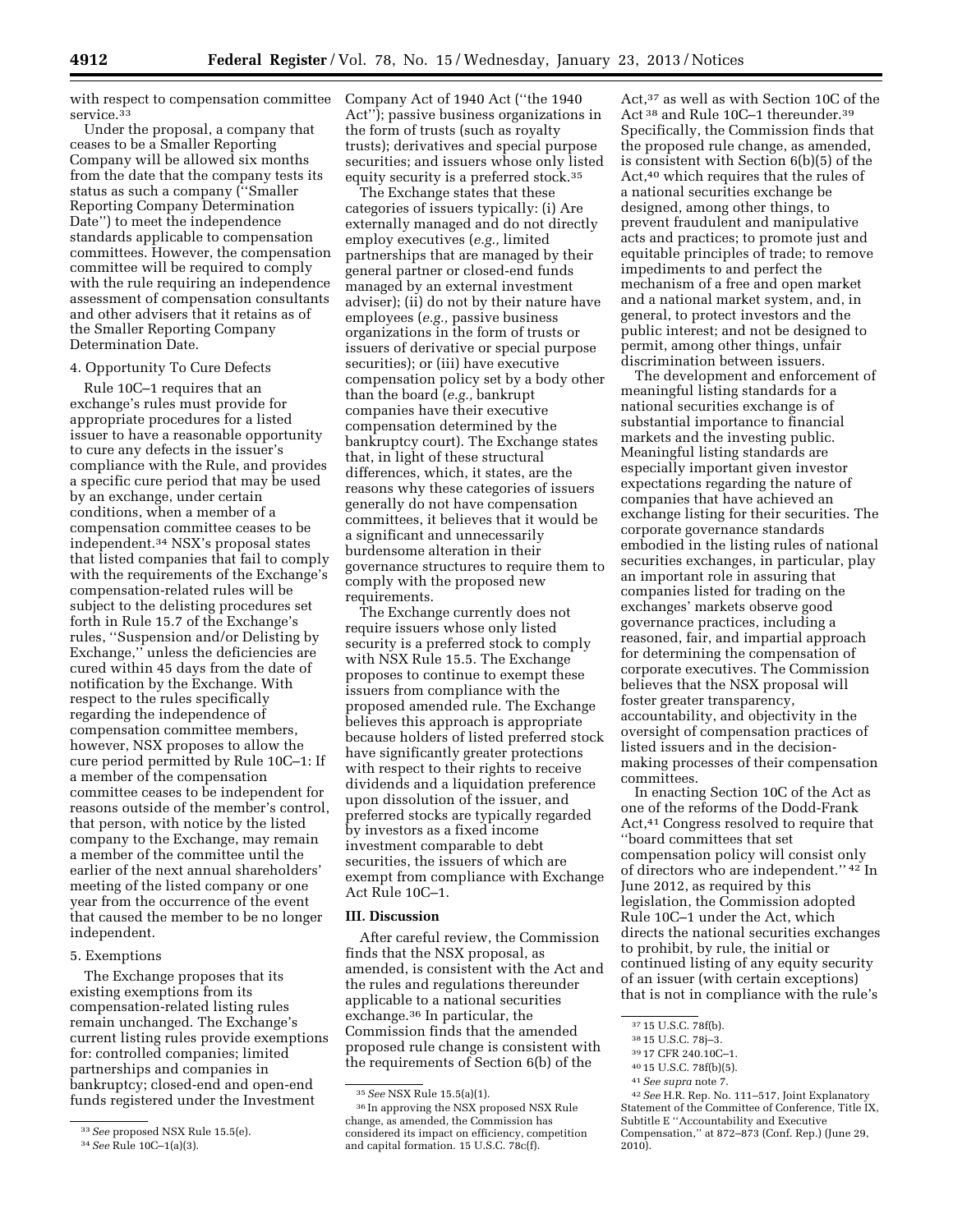requirements regarding issuer compensation committees and compensation advisers.

In response, NSX submitted the proposed rule change, which includes rules intended to comply with the requirements of Rule 10C–1. The Commission believes that the proposed rule change satisfies the mandate of Rule 10C–1 and otherwise will promote effective oversight of its listed issuers' executive compensation practices.

# *A. Independence of Compensation Committee Members*

As discussed above, under Rule 10C– 1, the exchanges must adopt listing standards that require each member of a compensation committee to be independent, and to develop a definition of independence after considering, among other relevant factors, the source of compensation of a director, including any consulting advisory or other compensatory fee paid by the issuer to the director as well as whether the director is affiliated with the issuer or any of its subsidiaries or their affiliates.

The Commission notes that Rule 10C– 1 leaves it to each exchange to formulate a final definition of independence for these purposes, subject to review and final Commission approval pursuant to Section 19(b) of the Act. This discretion comports with the Act, which gives the exchanges the authority, as selfregulatory organizations, to propose the standards they wish to set for companies that seek to be listed on their markets consistent with the Act and the rules and regulations thereunder, and, in particular, Section 6(b)(5) of the Act. As the Commission stated in the Rule 10C–1 Adopting Release, ''given the wide variety of issuers that are listed on exchanges, we believe that the exchanges should be provided with flexibility to develop independence requirements appropriate for the issuers listed on each exchange and consistent with the requirements of the independence standards set forth in Rule 10C–1(b)(1).'' 43

The enhanced independence standards proposed by NSX specifically require that, when evaluating the independence of a director responsible for determining executive compensation, a company's board of directors must consider the following factors: (i) the source of compensation of the director, including consulting,

advisory or other compensatory fee paid by the company to the director; and (ii) whether the director is affiliated with the company, a subsidiary of the company, or an affiliate of a subsidiary of the company, in accordance with the requirements of Rule 10C–1(b)(1).44

The Commission believes that by incorporating these independence standards, the Exchange has complied with the independence requirements of Rule 10C–1(b)(1), and that the proposed independence requirements, which are designed to protect investors and the public interest, are consistent with the requirements of Section 6(b)(5) of the Act. The Commission believes that the enhanced standards, in conjunction with the Exchange's existing general and ''bright line'' independence standards,45 are sufficiently broad to encompass the types of relationships which would generally be material to a director's independence for determining executive compensation.

### *B. Authority of Committees To Retain Compensation Advisers; Independence of Compensation Advisers; and Funding*

As discussed above, NSX proposes to require its listed companies to include provisions in the charters of their compensation committees that reflect the provisions of Rule 10C–1 setting forth the authority that must be given to compensation committees to retain compensation advisers, the responsibilities of compensation committees regarding the appointment, compensation, and oversight of such advisers, and the requirement that compensation committees assess the independence of such advisers. NSX further proposes, in accordance with Rule 10C–1, to require listed companies to provide appropriate funding for payment of reasonable compensation to a compensation adviser retained by the committee. As such, the Commission believes these provisions meet the mandate of Rule 10C–1 and are consistent with the Act.

In approving these provisions, the Commission notes that compliance with the rule requires an independence assessment of any compensation consultant, legal counsel, or other

adviser that provides advice to the compensation committee, and is not limited to advice concerning executive compensation. The Commission notes that Rule 10C–1 includes an instruction that specifically requires a compensation committee to conduct the independence assessment with respect to ''any compensation consultant, legal counsel or other adviser that provides advice to the compensation committee, other than in-house counsel,'' 46 and thus requires an independence assessment with respect to regular outside legal counsel.

As noted above, the compensation committee may select, or receive advice from, a compensation consultant, legal counsel, or other adviser to the compensation committee, other than inhouse legal counsel, only after taking into consideration the six factors set forth in Rule 10C–1 47 regarding independence assessments of compensation advisers, which will be set forth in detail in NSX's rules. Codifying the comprehensive list of factors, as set forth in Rule 10C–1, into the Exchange's own rules will ensure that issuers adequately assess the independence of potential compensation advisers.

In approving this aspect of the proposal, the Commission notes that compliance with the rule requires an independence assessment of any compensation consultant, legal counsel, or other adviser that provides advice to the compensation committee, and is not limited to advice concerning executive compensation. As it has stated elsewhere, the Commission anticipates that compensation committees will conduct such an independence assessment at least annually.48

#### *C. Application to Smaller Reporting Companies*

As noted by NSX, Rule 10C–1 provides that the requirements established by the rule shall not apply to any smaller reporting company. As such, the Commission believes that the Exchange's proposed exemption of Smaller Reporting Companies from the new requirements comports with Rule 10C–1 and is consistent with the Act. As noted in the Commission's Rule 10C–1 Adopting Release, exempting Smaller Reporting Companies from the requirements mandated by Rule 10C–1 could offer cost savings to such companies.

1.

<sup>43</sup>As explained further in the Rule 10C–1 Adopting Release, prior to final approval, the Commission will consider whether the exchanges' proposed changes are consistent with the requirements of Section 6(b) and Section 10C of the Exchange Act.

<sup>44</sup>As noted above, NSX rules require all listed companies to have a compensation committee, and the proposal adds that a compensation committee means a committee that oversees executive compensation, whether or not such committee also performs other functions or is formally designated as a compensation committee. This definition of compensation committee is consistent with Section 6(b)(5) of the Act and should give companies flexibility while continuing to ensure that a structured committee is overseeing executive compensation.

<sup>45</sup>*See supra* note 19.

<sup>46</sup>*See* Instruction to paragraph (b)(4) of Rule 10C–

<sup>47</sup>*See* Rule 10C–1(b)(4).

<sup>48</sup>*See* NYSE Approval Order and Nasdaq Approval Order, *supra* note 6.